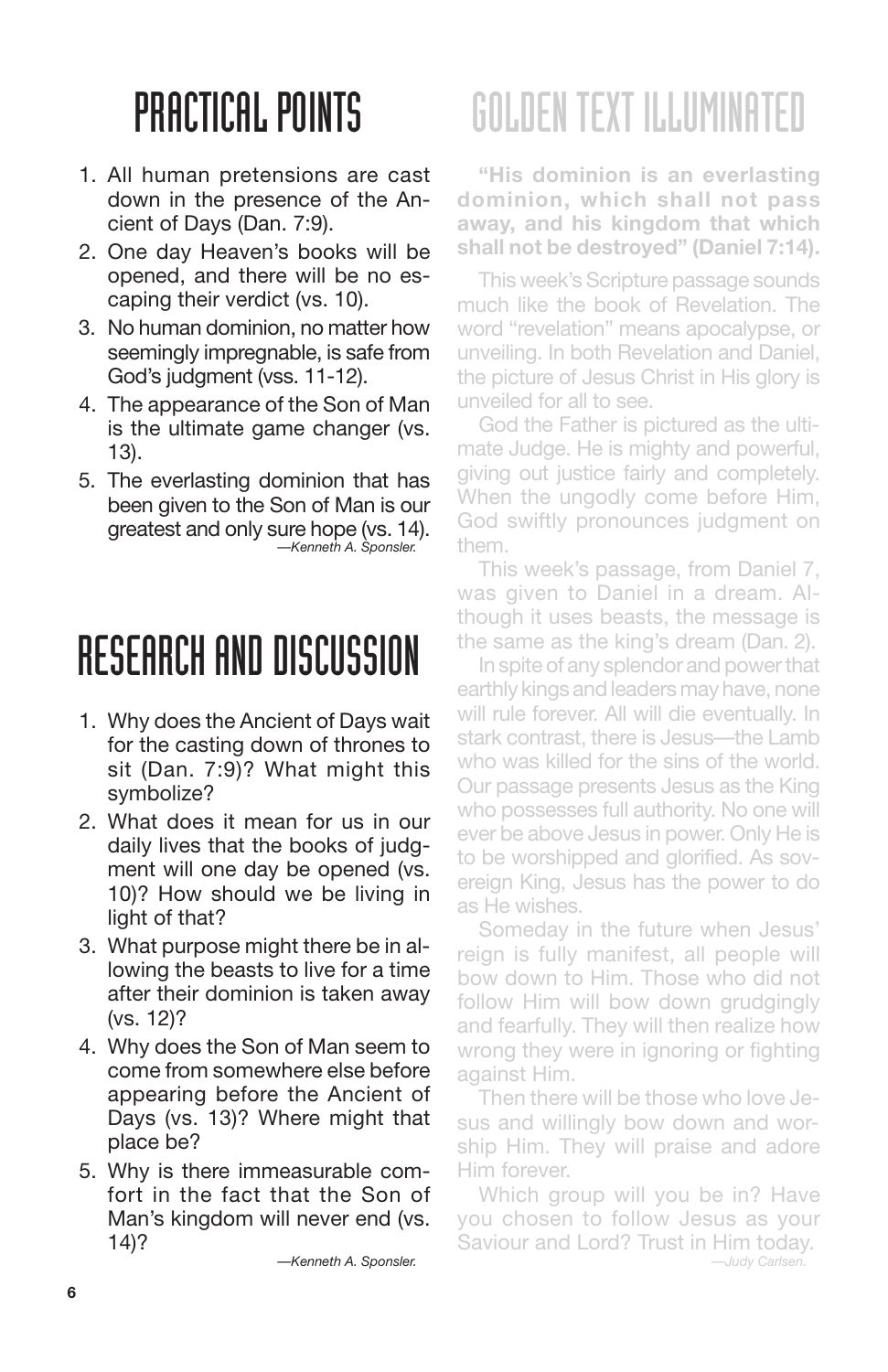- 1. God's faithfulness and holiness put our sin and rebellion in their true, ugly light (Dan. 9:4-5).
- 2. Our sin is repugnant, and no one can escape its shame (vss. 6-8).
- 3. The Lord's merciful forgiveness is our only hope, but it is a glorious hope that we can joyfully embrace (vs. 9).
- 4. All have sinned, and the consequences are deservedly grim (vss. 10-11).
- 5. We have suffered no punishments we did not deserve; God is wholly just in everything He does (vss. 12- 14).

*—Kenneth A. Sponsler.*

### RESEARCH AND DISCUSSION

- 1. When we confess our sins, are we concerned for God's holiness and glory, as Daniel was (Dan. 9:4-5)? Do we pray mostly for our own benefit?
- 2. In what ways have we failed to listen to God's messengers to us (vs. 6)? How is this evidenced in our lives?
- 3. Why is there little sense of shame before God in contemporary praying (vs. 8)? Is this something that should cause us concern?
- 4. How do we embrace the hope of God's forgiveness without taking wrongful advantage of it (vs. 9)?
- 5. Does God still punish sin in the present life the way He did with the people of Israel (vss. 12-14)? How are things different now and yet still similar?

*—Kenneth A. Sponsler.*

# GOLDENTEXT ILLUMINATED

**"To the Lord our God belong mercies and forgivenesses, though we have rebelled against him" (Daniel 9:9).**

Daniel's life was turned upside down when he was captured and taken away to Babylonia as a teenager.

Because he stayed close to his God, Daniel never lost his identity as a Jew. He knew he was one of God's chosen people.

In the golden text we see Daniel's prayer on behalf of the Jewish people. He totally identified with them, even though he himself had never bowed down to an idol.

God had chosen His people and given them many opportunities to turn from idols and follow Him. At times, they followed a godly leader and obeyed His commands against worshipping other gods. Often, though, they turned aside from God's commandments; they added other gods from neighboring countries to the one true God. God is a jealous God.

Because of their sin, the Israelites were taken into captivity, and their city and temple were destroyed. Daniel understood Jeremiah's prophecy about the end of this horrible time. God had never forgotten His people. He would lead them back to their land.

Who or what is your idol? Is there a person or an activity that is more important to you than God? Does it get more of your time than He does?

You may be a believer in Christ. But have you confessed those sins that have crept into your life? Do you have a clean slate today?

None of us deserve God's forgiveness; we all are sinners saved by His grace. Let us honor Christ today as His people, His church, and His body.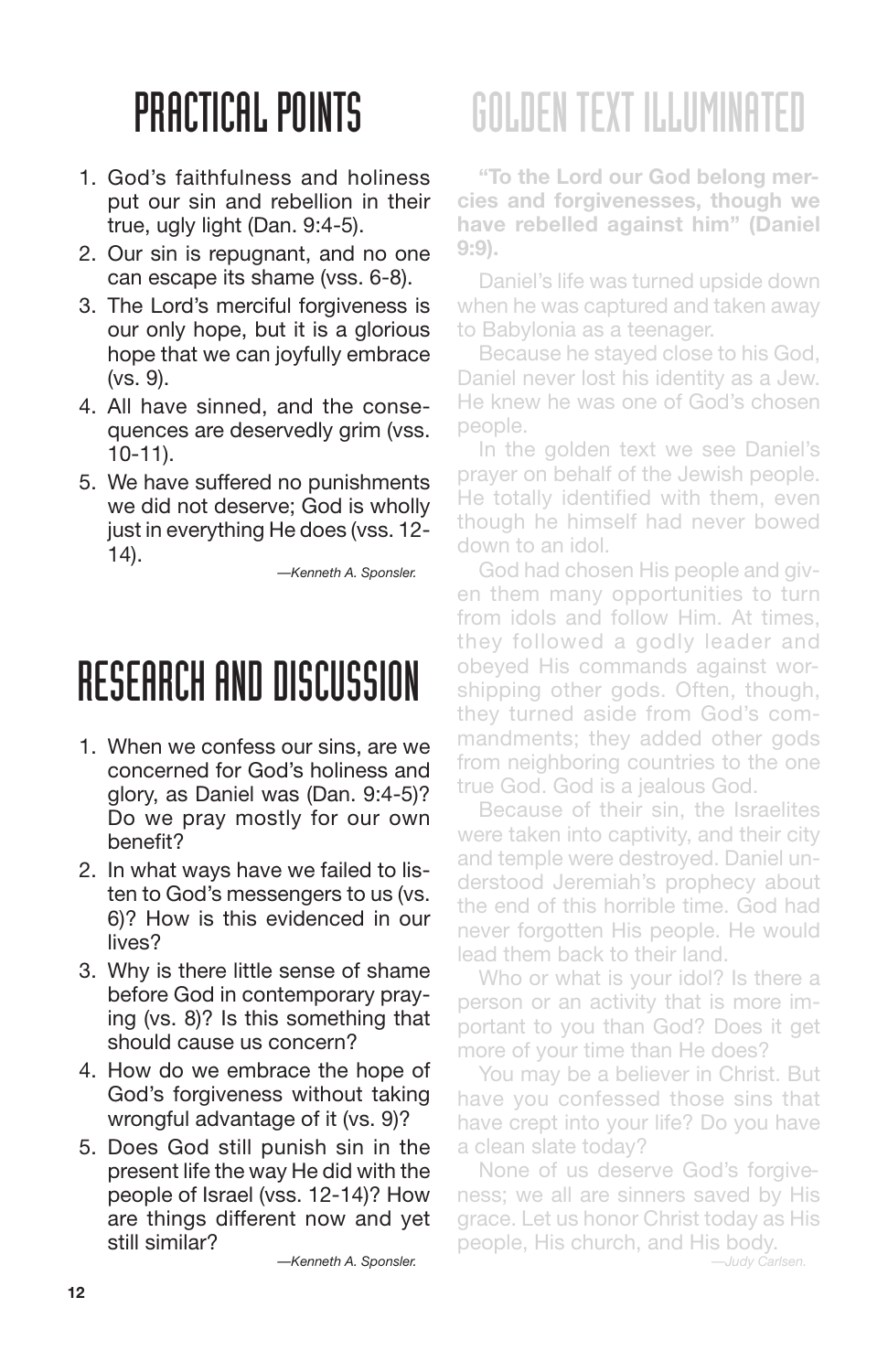- 1. Without authoritative interpretation, visions are of little value (Dan. 8:19).
- 2. Kingdoms rise and fall not of their own accord but subject to purposes they can never guess at (vss. 20-22).
- 3. We should not be surprised or alarmed at the prosperity of wicked and terrible rulers (vss. 23- 24).
- 4. Evil is given a time to strut, but it will be destroyed in due course (vs. 25).
- 5. Even with revelation we will not understand all that will take place in God's plan and purpose (vs. 26). *—Kenneth A. Sponsler.*

#### RESEARCH AND DISCUSSION

- 1. Why was it important that Daniel understand what was coming in the time future to him (Dan. 8:19)? Why is such information not routinely granted to us?
- 2. Why do the prophecies end with long-ago empires and not continue with what happened in later centuries (vss. 20-22)? What were these events pointing toward?
- 3. By what power, if not "his own" (vs. 24), did the terrible ruler become strong? How does this help us keep things in perspective?
- 4. How can any ruler be so foolish as to "stand up against the Prince of princes" (vs. 25)?
- 5. Why was Daniel told to seal up the vision (vs. 26)? What does that imply for our understanding of these passages?

*—Kenneth A. Sponsler.*

# GOLDENTEXT ILLUMINATED

**"The vision of the evening and the morning which was told is true: wherefore shut thou up the vision; for it shall be for many days" (Daniel 8:26).**

Have you ever been in a situation when you wanted to know something, but you really did not want to know? It might have been whether or not your mother has cancer. It could have been finding out someone you admired had sinned, falling off that pedestal on which you had placed him.

This ambivalence was part of the situation in which Daniel found himself in this week's passage. The vision God gave Daniel was so compelling that he became sick and fainted afterward.

God gave Daniel a vision about a ram and a goat. He then sent the Angel Gabriel to explain its meaning to Daniel. God's use of this mighty messenger showed how important the vision was. God told His prophet that earthly kings would be overturned, one by one. He named the empires and told of their demise. Then he explained how one man would rise up in power and battle the Lord's people.

We understand this prophecy to have a double fulfillment. In Old Testament times, Antiochus Epiphanes desecrated God's temple by placing a statue of himself there and sacrificing a pig on the altar.

In the future, the antichrist will rise up and exalt himself as one to be obeyed and even worshipped. He will impress and mislead people with his demonic power to heal, do miracles, and even seemingly rise from the dead himself.

Are you sometimes tempted to think that shunning sin does not really matter in the long run? Giving in to "little" sins may not seem that bad today, but every sin is still sin and needs forgiveness.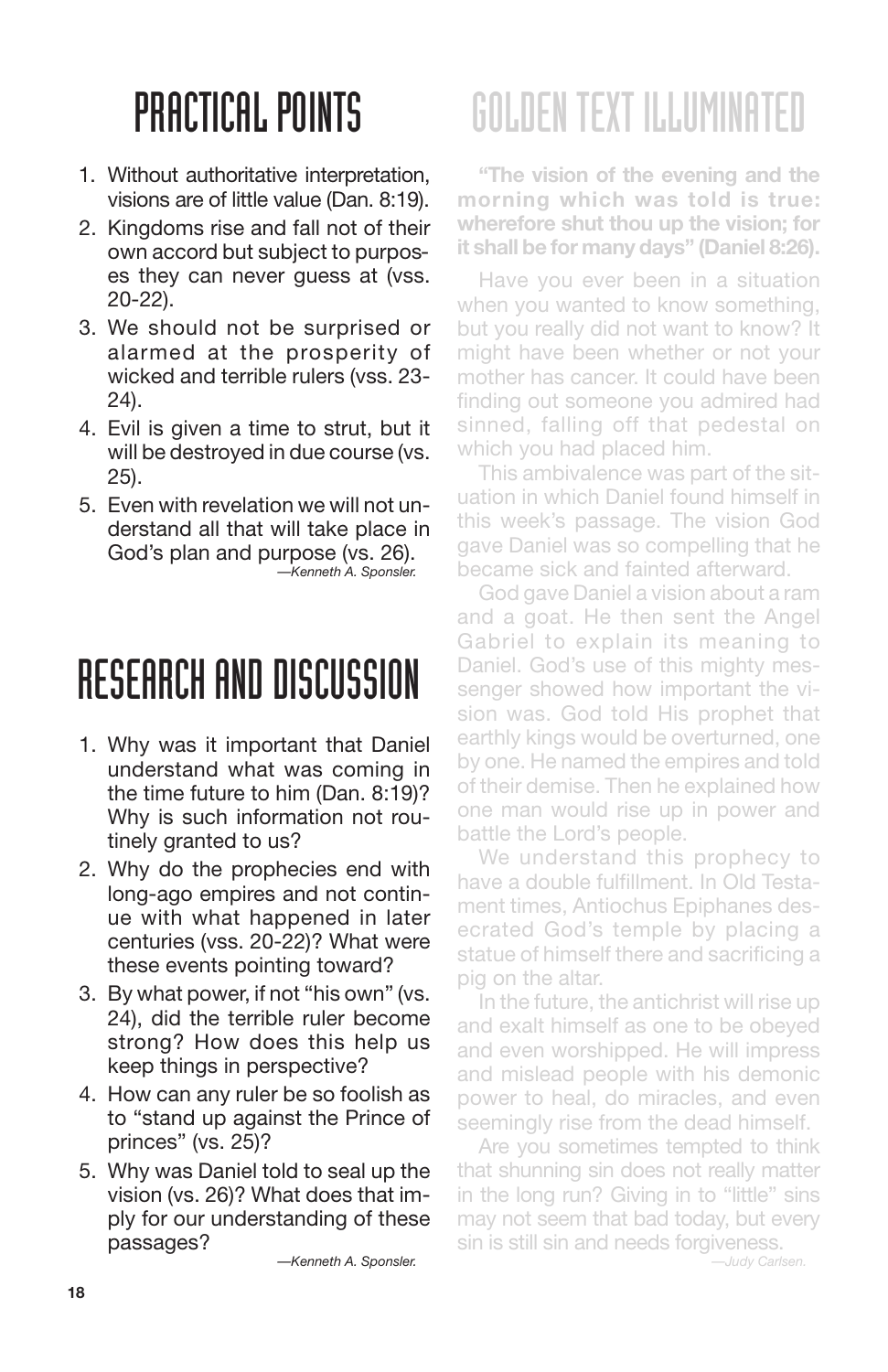- 1. Jesus is still denying Himself for us until we can share His joy with Him (Luke 22:14-16)!
- 2. Jesus is waiting for us to join Him; let us not fail to remember what He did for us (vss. 17-20)!
- 3. It is good to examine our hearts lest we do anything to betray our Lord (vss. 21-23).
- 4. No one is greater than Jesus; if He could serve, we must never think serving is beneath us (vss. 24-27).
- 5. The reward for sticking with Jesus is far greater than anything we might give up for Him (vss. 28-30). *—Kenneth A. Sponsler.*

#### RESEARCH AND DISCUSSION

- 1. What fulfillment was Jesus looking for in connection with eating the Passover and drinking the fruit of the vine (Luke 22:15-18)?
- 2. Why did Jesus connect the bread and the cup with remembering what He did for us on the cross (vss. 19-20)? How does communion help us remember in ways mere words might not?
- 3. In what ways is it possible to betray the Lord today (vss. 21-22)?
- 4. What does the timing of the argument over who was greatest tell us about our spiritual condition (vs. 24)?
- 5. How can many believers shirk service as menial and still profess to honor the One who said, "I am among you as he that serveth" (vs. 27)?

*—Kenneth A. Sponsler.*

### GOLDENTEXT ILLUMINATED

**"He that is greatest among you, let him be as the younger; and he that is chief, as he that doth serve" (Luke 22:26).**

Do you like to serve others? Or do you find it difficult to put yourself in a "lowly" position? If we admitted the truth, most of us would rather be served than serve.

The disciples were human, just as we are. They had the mistaken idea that Jesus was going to lead an uprising against Roman rule. With Jesus as the new King, they would, of course, be rulers along with Him. Who, they asked, would be the greatest ruler among them? This led to an argument.

Jesus knew their thoughts and understood their failings. He told them that in His kingdom, each would serve the other, not rule over others. This idea went against everything they thought about being a leader. After all, a person needs to step over others to become the ruler, does he not?

Not so, according to Jesus. To make His point clearly, Jesus took on the servant's role and washed the disciples' feet. He told them that age and position had nothing to do with being a servant in His kingdom.

Instead of a chore no one wants, serving should be considered a privilege. It is a tangible way to show others that we love and care for them. It can be taking a meal to someone who is ill or volunteering to clean the church kitchen. Serving can be helping in the church nursery or singing in the choir.

As part of God's family, it is our privilege to serve as He leads us. Jesus gave us tremendous examples of service while He was on earth. Instead of asserting Himself as Lord, He purposefully served.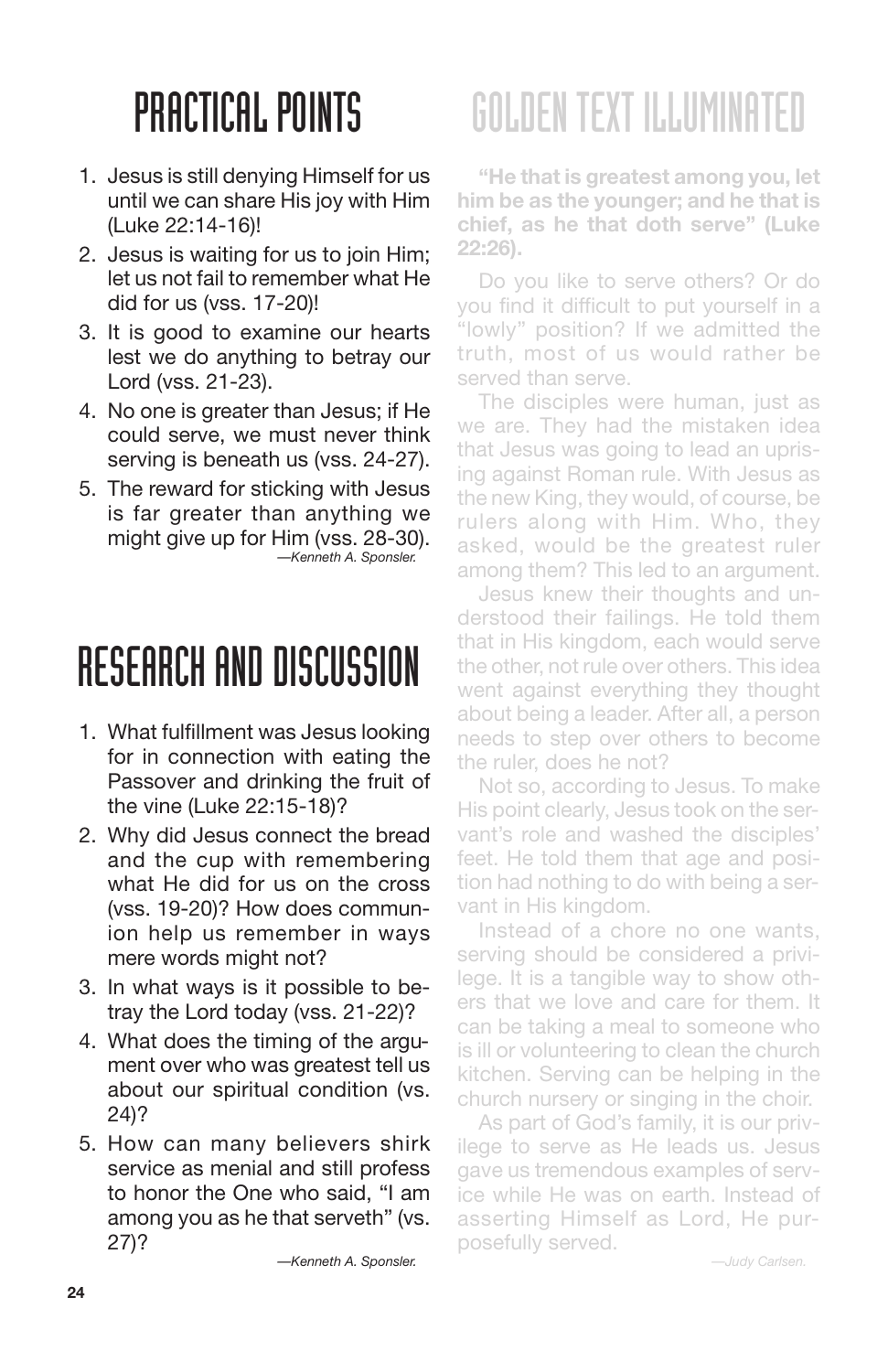- 1. We often fail to see the great things God is doing right in front of us (Luke 24:13-16).
- 2. How foolish we so often are to assume that God is unaware of what we are concerned about (vss. 17-18)!
- 3. Lack of faith causes us to become disillusioned about things we ought to have been ready for (vss. 19-21).
- 4. We may be slow to perceive, but the Lord knows how to break through our dullness (vss. 28-31).
- 5. When we truly encounter the Lord, we just have to tell others (vss. 32- 35)!

*—Kenneth A. Sponsler.*

#### RESEARCH AND DISCUSSION

- 1. Why do you suppose Jesus chose two lesser-known disciples to be among the first He approached after His resurrection (Luke 24:13-15)?
- 2. Why did Jesus play along with the two disciples' assumption of His ignorance (vss. 18-19)? What was His objective?
- 3. The disciples claimed to have trusted in Jesus' mission (vs. 21), but their faith was clearly lacking. In what way did it need readjusting?
- 4. Since these two disciples had not been among the Twelve, why was Jesus' breaking of bread so powerful in bringing recognition to them (vss. 30-31)?
- 5. If you had been there, would you have hurried back that very night or thought the news could wait till morning (vs. 33)?

*—Kenneth A. Sponsler.*

### GOLDENTEXT ILLUMINATED

**"As he sat at meat with them, he took bread, and blessed it, and brake, and gave to them. And their eyes were opened, and they knew him" (Luke 24:30-31).**

Have you ever lost all hope? Maybe you are experiencing hopelessness today. Perhaps you have lost a beloved family member, your job, or your home; or you have a terminal illness.

At times, life can be bleak. Bad things happen to those who love God—and also to those who do not.

As awful as life can be at times, the resurrection of Jesus Christ from the dead should give us hope. That is why Easter is the most important day that ever occurred on earth. Without Jesus' miraculous rising from the dead, everything He taught and said would have been a lie or the crazy words of a delusional man.

Two of Jesus' followers were dejected as they walked home to Emmaus. They had truly believed Jesus was the Messiah. They could not understand what had happened. To their way of thinking, the Messiah could not die. So was He really who He said He was? They may well have concluded that the answer was no.

Jesus met these two on the road. He knew they had given up hope. So He explained from the Law and Prophets about God's plan and how it had led up to this point.

When Jesus stayed for dinner with them and asked God's blessing on the food, suddenly their eyes were opened. As if scales had fallen off their eyes, they knew that this was Jesus back from the dead!

Jesus' death and resurrection for our sin is the cornerstone of our faith. Death is no longer the final answer. Instead, Jesus is the Victor over death. Hope is truly restored.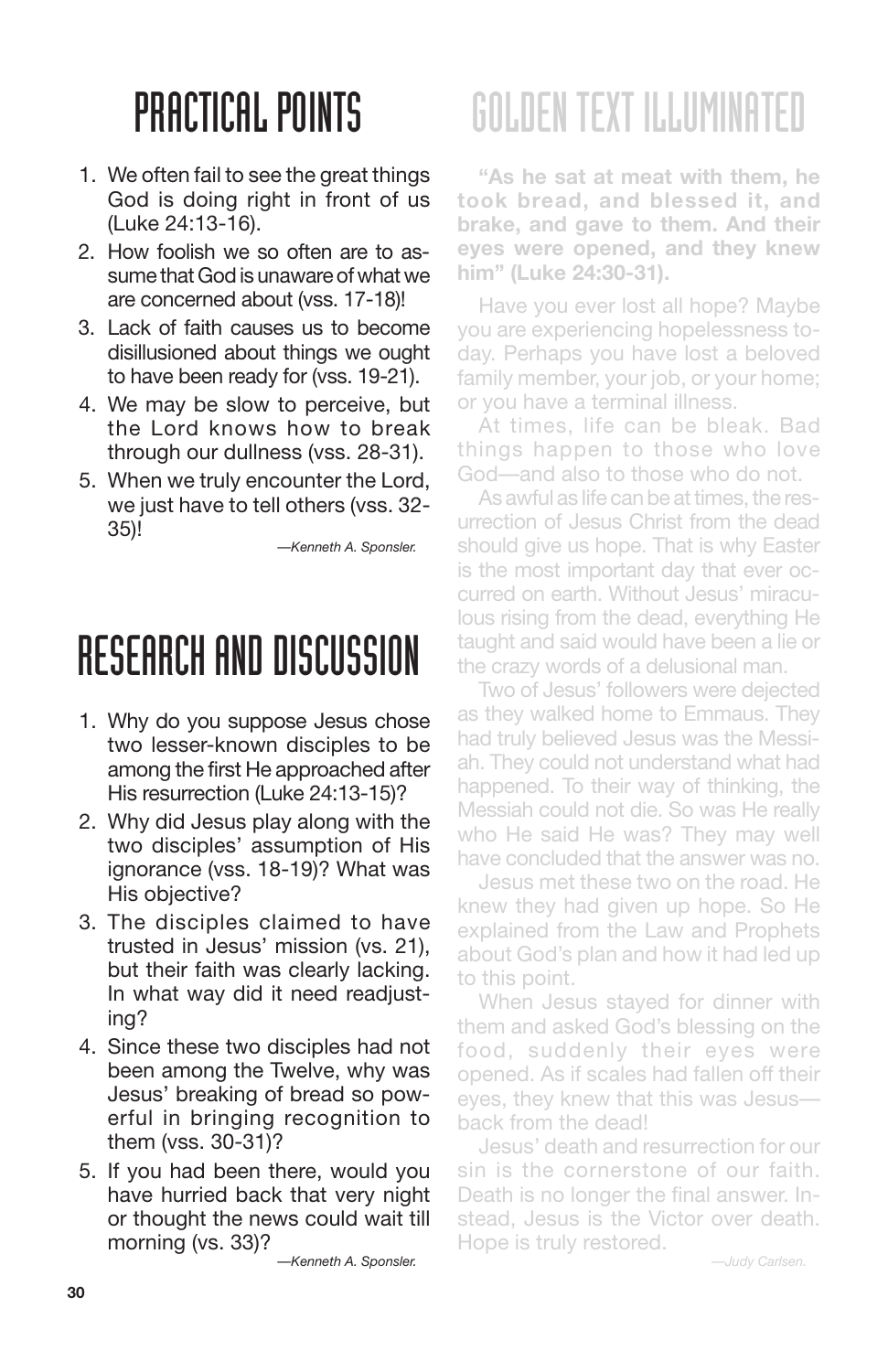- 1. If we think all our doubts would be resolved if we could just *see* Jesus, look at the Eleven (Luke 24:36-38)!
- 2. Jesus shows incomparable patience in overcoming our doubts (vss. 39-43).
- 3. When we get rattled by the seemingly unexpected, Jesus carefully reminds us of the mission (vss. 44-48).
- 4. The promise of the Father comes to those who obediently wait for it in faith (vs. 49).
- 5. Although Jesus is not physically with us now, we are continually surrounded by His presence and joy (vss. 50-53).

*—Kenneth A. Sponsler.*

### RESEARCH AND DISCUSSION

- 1. How does the fact that the disciples thought they were seeing a ghost attest to the reality of the resurrection (Luke 24:37)? How might conspirators have written this account?
- 2. Was the risen Jesus actually hungry when He asked for food (vs. 41)? What was His likely purpose in making the request?
- 3. Since Jesus' explanation of the Scriptures was not recorded for us, how can we be enlightened as the Eleven were (vss. 44-45)?
- 4. How well have we been doing in the preaching of repentance and remission from sin in Jesus' name throughout the world (vs. 47)?
- 5. How was Jesus' ascension—a departure from His people—in reality a great blessing for them (vss. 51-53)? *—Kenneth A. Sponsler.*

# GOLDENTEXT ILLUMINATED

**"These are the words which I spake unto you, while I was yet with you, that all things must be fulfilled, which were written in the law of Moses, and in the prophets, and in the psalms, concerning me" (Luke 24:44).**

The military has a saying: "Mission accomplished." This means they have completed what they were ordered to do. Finishing their task brings a mixture of fulfillment, joy, and relief.

This week's passage tells of Jesus' time with His disciples after He rose from the dead. It was a time of great joy and renewed hope for His followers, who earlier that very day had been totally hopeless, disillusioned, and frightened. They were behind closed doors, fearful that the next knock would mean arrest, torture, and death for them.

When Jesus suddenly appeared, they could not believe it was truly He. Jesus invited them to touch His hands and feet so that they would know it was He. He ate food with them as well.

Then Jesus explained fully what had happened—how He had died on their behalf and for the sins of the world. He pointed out Scriptures from the Law, the Psalms, and the Prophets that foretold all that had happened. One example of these prophecies is the picture of the Suffering Servant found in Isaiah 53.

Now Jesus reminded them of all He had told them before —how He would be betrayed, suffer, and die but then also rise again. Jesus told them that His mission was accomplished. He had done what He came to do. He was indeed the long-awaited Messiah, sent from God.

Jesus came to earth at just the right time—God's time. God kept His promises; He always does. Do you trust Him to keep His promises to you?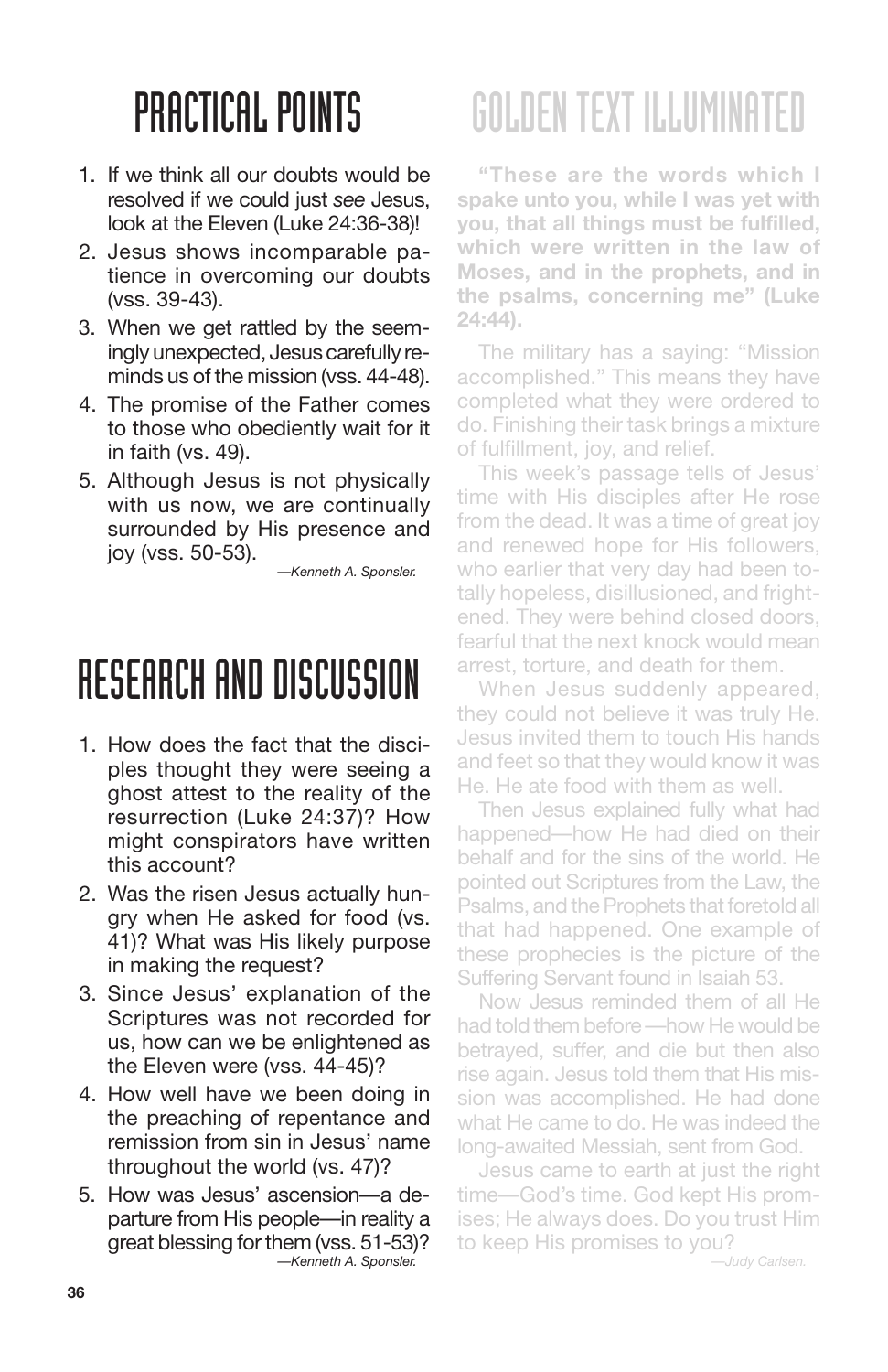- 1. The Spirit manifests Himself in the time and manner of His choosing; this may seem surprising and unnerving to us (Acts 2:1-3).
- 2. The Spirit will always enable us to speak of Jesus (vs. 4).
- 3. When the truth is proclaimed in the power of the Spirit, it gets people talking and asking questions (vss. 5-8).
- 4. No group is too far from God for the Spirit to reach them with the truth (vss. 9-11).
- 5. Even a miraculous presentation of the truth will be met with scoffing and skepticism by some (vss. 12- 13).

*—Kenneth A. Sponsler.*

#### RESEARCH AND DISCUSSION

- 1. What made the sound of wind and the appearance of fire so appropriate for the coming of the Spirit on Pentecost (Acts 2:1-3)?
- 2. Why was it important that *all* of the disciples be manifestly filled with the Spirit at this time (vs. 4)?
- 3. Why was it so amazing for the visitors to Jerusalem to hear their own languages being spoken (vss. 5-6)? What fact about the speakers made this so significant (vs. 7)?
- 4. How did the people of various languages know that the *others* were hearing the words in their own languages (vss. 8-9)?
- 5. Why should we never be shocked when the world mocks and scoffs at the great things God does among us (vs. 13)?

*—Kenneth A. Sponsler.*

# GOLDENTEXT ILLUMINATED

**"They were all filled with the Holy Ghost, and began to speak with other tongues, as the Spirit gave them utterance" (Acts 2:4).**

The funny thing about electrical appliances is that they will not run unless you plug them in! It sounds so simple; but maybe you have experienced a "dead" toaster or coffeemaker, only to find out that it was unplugged. The electrical power is still there behind that wall socket, but you were not connecting with it.

Regrettably, Christians sometimes try to live like that nonfunctioning appliance. We have access to God's power to live a Christian life through the work of the Holy Spirit who lives within us, but we do not seek for Him to do that important and necessary daily work.

This week's passage tells about God's Pentecost fulfillment of the promise to send the Holy Spirit. For fifty days, Jesus' followers waited in Jerusalem as He told them to do. Jesus had promised a Comforter who would come and be with them always after He went back up to heaven. This Third Person of the Godhead is just as much God as the Father and the Son.

Suddenly the Holy Spirit arrived with wind and fire, filling the 120 and giving them the ability to speak in tongues they had never learned. The city was teeming with God followers from all over the known world. They suddenly heard people talking in their native language about Jesus as the Son of God, the Messiah. Quite a crowd gathered, as you can imagine!

God the Holy Spirit gave Peter a mighty sermon to preach about Jesus' being the Messiah, who died for their sins and rose again. Over three thousand people responded and believed when Peter was finished.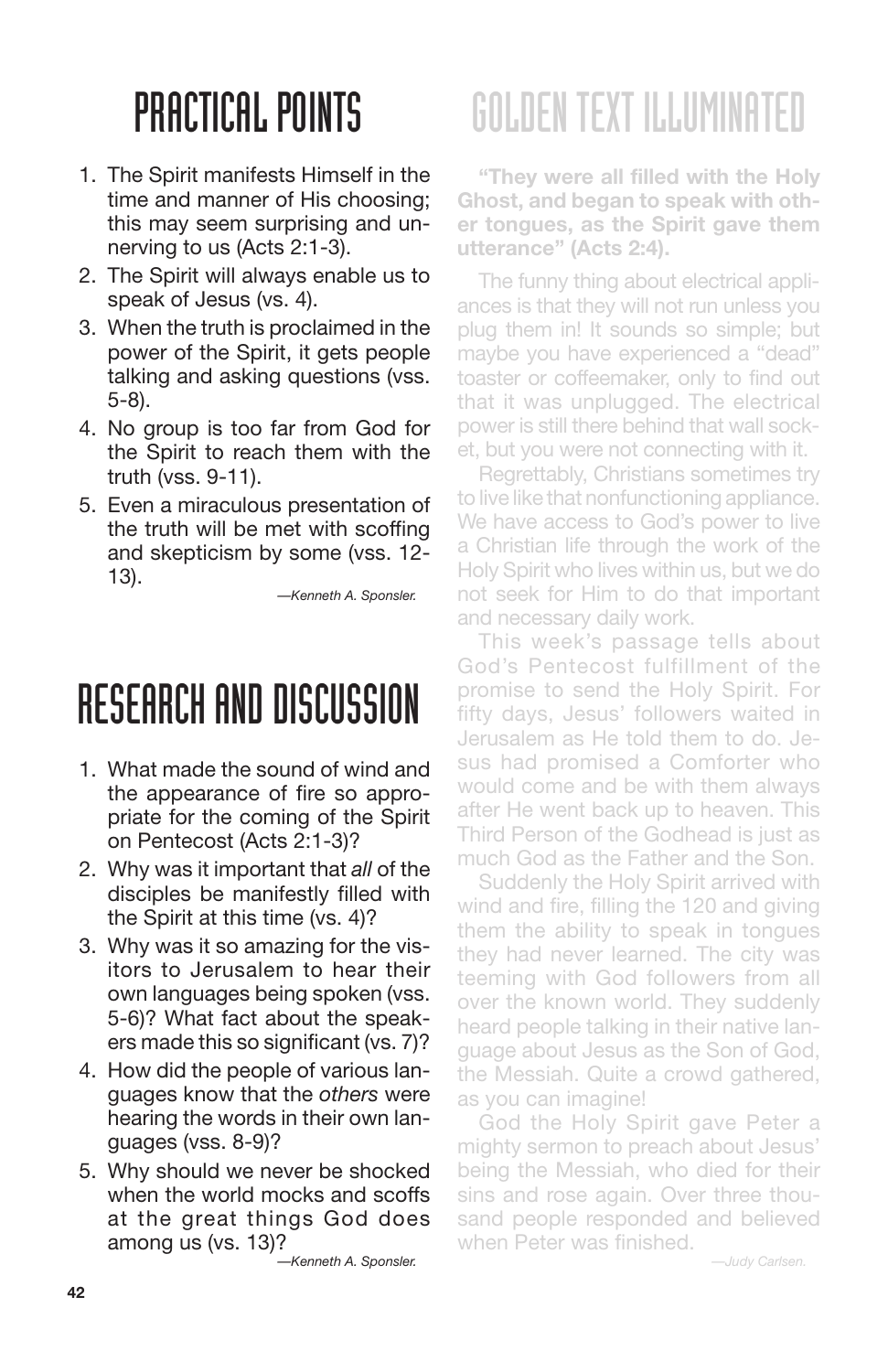- 1. The Lord is gracious to assure us of the blessed future in store for us and for all who have gone before in Him (I Thess. 4:13-15).
- 2. The Lord's return for us is not something we can possibly miss or overlook (vss. 16-18).
- 3. Complacency is the most dangerous position for the world to be in (5:1-3).
- 4. Since we *are* children of light, we are to *live* like children of light (vss. 4-8).
- 5. Whatever happens in the short term, our permanent outlook is blessed fellowship with our Lord (vss. 9-11).

*—Kenneth A. Sponsler.*

#### RESEARCH AND DISCUSSION

- 1. What fear did Paul's readers have regarding their loved ones who had died (I Thess. 4:14-15)? Why might they have been subject to this fear?
- 2. What arguments over the timing of the rapture have the potential to distract us from important truths about it (vss. 16-17)? What are those truths? What was Paul's main concern (vs. 18)?
- 3. Why do so many people still get hung up over "the times and the seasons" (5:1)? What can we do to avoid this?
- 4. In verses 6-8, what does it mean to "sleep" and "be drunken" and, conversely, to "watch" and "be sober"?
- 5. How should the fact that we are "not appointed . . . to wrath" (vs. 9) affect our daily living? Does it? *—Kenneth A. Sponsler.*

### GOLDENTEXT ILLUMINATED

**"God hath not appointed us to wrath, but to obtain salvation by our Lord Jesus Christ" (I Thessalonians 5:9).**

Life without hope is life without meaning. A person who has no hope for today—not to mention for a future—will say and do things without caring about the consequences.

This hopeless living is sad and dreary. It goes against everything we as Christians believe.

A hopeless life is a dark one. Because Jesus is the Light, He gives light to lead us each step of the way. As children of light, we follow the One who knows what is ahead.

Of course, all of us experience difficult times when we need comfort and help from the Lord and from other people.

Believers can help each other and build each other up in the faith. We can remind each other that Jesus is our living hope. He died on our behalf, but He rose again and conquered the power of death. Because of His sacrifice, we too can have the assurance that although our present physical bodies will die, our resurrection bodies—promised to us by Jesus—will never die.

These truths should give each believer a life of hope. Certainly the tough times will come while we live in this fallen world; but we have that blessed hope, that calm assurance from God, that He is always there, ready to guide and help us. He loves each of us so much that He sent His only Son to die on our behalf. We can trust God to do what He has promised. Someday He will send His Son back to earth. This time, though, Jesus will come as conquering King in all His glory, gathering His children and taking them home.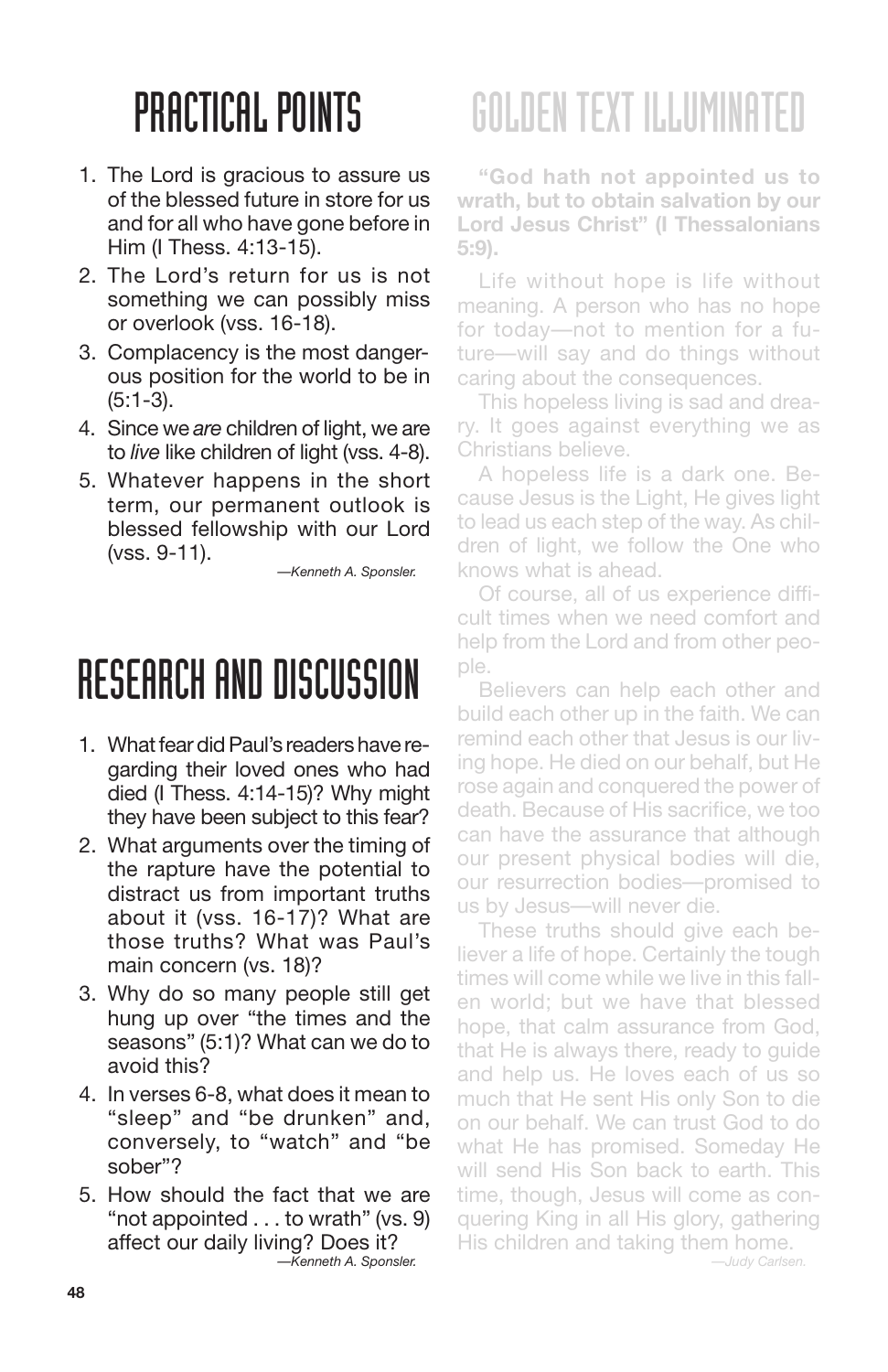- 1. We can safely ignore false prophets of doom, for we have been given the truth of God (II Thess. 2:1-3).
- 2. Satan's counterfeit miracles will deceive only those who have refused to love the truth (vss. 9-10).
- 3. To delight in wickedness is to condemn oneself to delusion (vss. 11- 12).
- 4. Because we have been set apart for glory, we can stand firm in the truth (vss. 13-15).
- 5. Our encouragement comes not from spurious sources but directly from Christ Himself and the Father (vss. 16-17).

*—Kenneth A. Sponsler.*

#### RESEARCH AND DISCUSSION

- 1. What could lead some believers to think that the day of Christ had already come (II Thess. 2:1-3)? What did their fear involve?
- 2. Why is Satan allowed to perform signs and wonders to deceive people (vss. 9-10)? What ultimate good is accomplished through this?
- 3. Is it wrong for God to send a strong delusion to induce people to believe falsehood (vs. 11)? Why is it right for Him to do this?
- 4. We all took pleasure in wickedness to some extent before we were saved. Why are not all of us condemned (vs. 12)?
- 5. What are the "traditions" (vs. 15) to which we are to hold firmly? How does the encouragement of Christ and the Father (vs. 16) help us do this?

*—Kenneth A. Sponsler.*

# GOLDENTEXT ILLUMINATED

**"Now our Lord Jesus Christ himself, and God, even our Father, . . . comfort your hearts, and stablish you in every good word and work" (II Thessalonians 2:16-17).**

Have you ever been fooled by a smooth-talking salesperson into buying something you did not really need? Or did you pay more than you should have? This kind of transaction makes us feel embarrassed, disappointed, duped, taken.

Make no mistake—the antichrist will be convincing. He will do counterfeit miracles to persuade people, even seemingly rising from the dead.

Those who are Christ followers, though, need to be alert to Satan's deceits. Satan is working today to steer people away from God. He uses every means at his disposal to cause the seeds of the gospel to wither and die so that they will not take root. Satan loves to twist the biblical truths in people's minds just enough that they will be deceived into believing they are following God.

As believers, it is important that we know God's Word. We must not just read it at church; we must feed on it daily and think about what it means for our lives each day. We can learn much through godly teachers and pastors who help us and also through friends who are grounded in the faith.

We need to stand firm in the truth, not wavering or drifting like a boat without an anchor. We should bring our doubts to God and ask for help in believing. He is always there to show us the true and perfect way.

If we listen to the world's way, we will live a life like the house built on shifting sand. If we live the life God wants, we will stand firm in a life of hope, doing His work on earth.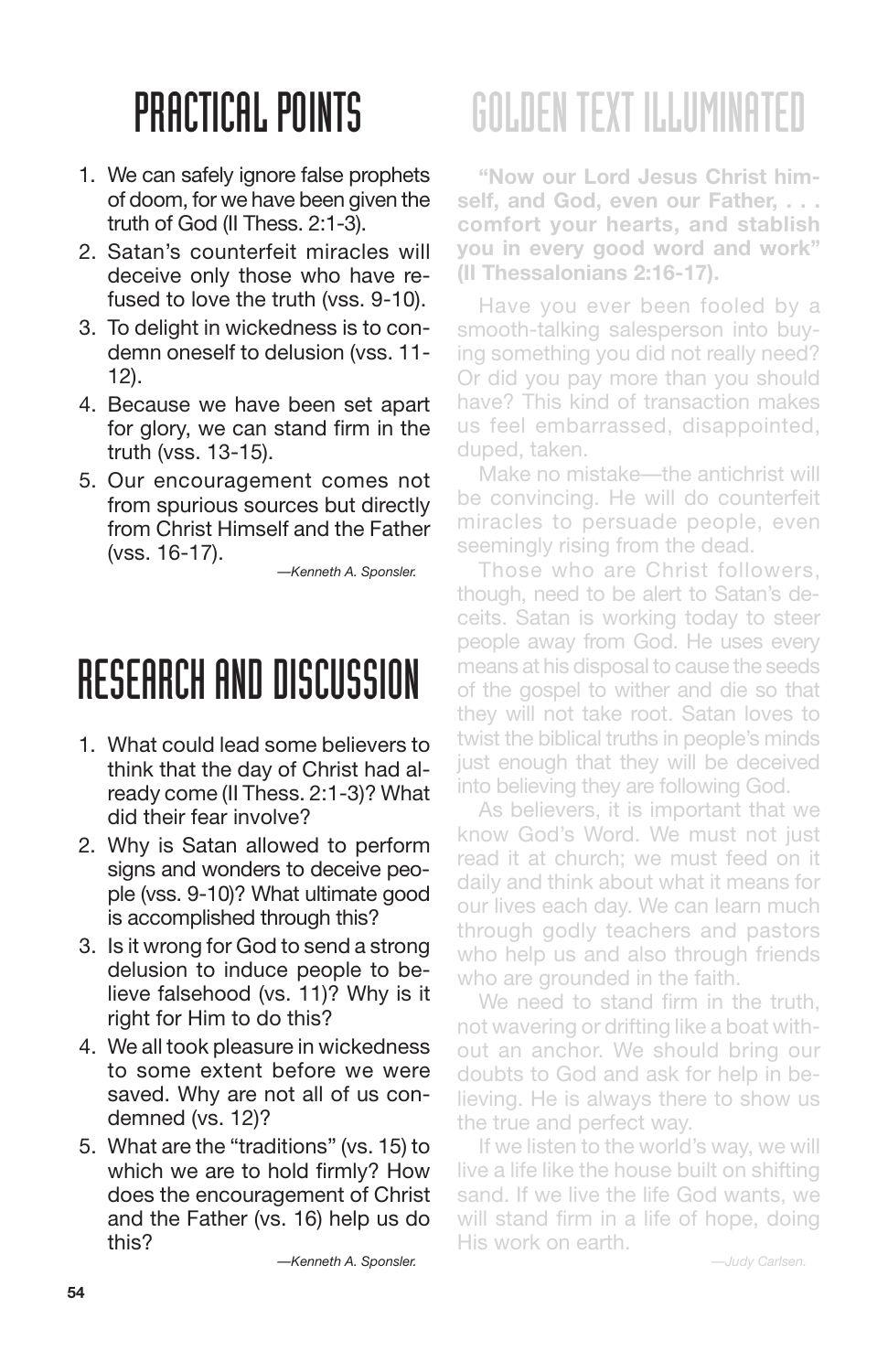- 1. The world's richest billionaire cannot come close to the inheritance we have in Christ (I Pet. 1:3-4).
- 2. Any sufferings we might endure now are nothing compared to the joy in store for us (vss. 5-6).
- 3. Trials are the fire that refines our faith into preciousness beyond compare (vs. 7).
- 4. It is not nearly so important to see Jesus as it is to believe in Him with joy (vss. 8-9).
- 5. In Christ we are privileged beyond even the prophets and the angels (vss. 10-12).

*—Kenneth A. Sponsler.*

#### RESEARCH AND DISCUSSION

- 1. What is the "lively hope" (I Pet. 1:3) that we have been born into? How does the resurrection of Jesus Christ bring about this new birth in us?
- 2. What salvation will be revealed "in the last time" (vs. 5)? Do we not have salvation now in Christ? Explain.
- 3. Since gold is a metal that does not corrode, what could Peter have meant in speaking of "gold that perisheth" (vs. 7)?
- 4. How is it that we can love Someone we have never seen (vs. 8)?
- 5. What advantage do we have over even the Old Testament prophets (vss. 10-11)?
- 6. If angels long to look into the truths that have been revealed to us (vs. 12), how can we dare take them for granted? What is our responsibility?

*—Kenneth A. Sponsler.*

# GOLDENTEXT ILLUMINATED

**"Blessed be the God and Father of our Lord Jesus Christ, which according to his abundant mercy hath begotten us again unto a lively hope by the resurrection of Jesus Christ from the dead" (I Peter 1:3).**

It is human nature to wonder about the future. Whom will I marry? Where will I live? What kind of work will I do? Will I have children?

Even if we could know the future, we might be sorry that we did. We might not be ready to handle being a doctor or living far away from our family.

God knows our future. He knows our past. He knows it all because He is the eternal God who has always existed. He has been there throughout all eternity, and He always will be.

This truth is beyond our human brain's capacity to understand. Because our life on earth is finite, we cannot understand infinity.

God gives us His light to follow each step of the way in our lives.

One of the major facts we need to understand is how important Jesus' resurrection is. If He had remained dead, He could not have been God, and our faith in Him would be misplaced and worthless. He would have been just like any other man. The whole Christian faith would be false.

But Jesus did rise from the dead! He appeared to many people afterward. He wanted eyewitnesses who could say with firm conviction, "Yes, I saw Jesus alive."

Jesus is our living hope. He conquered sin and death by rising again.

God has given us a picture of the future. He shows us that He is in control of our lives and wants the best for us. He will take His children to be with Him in heaven.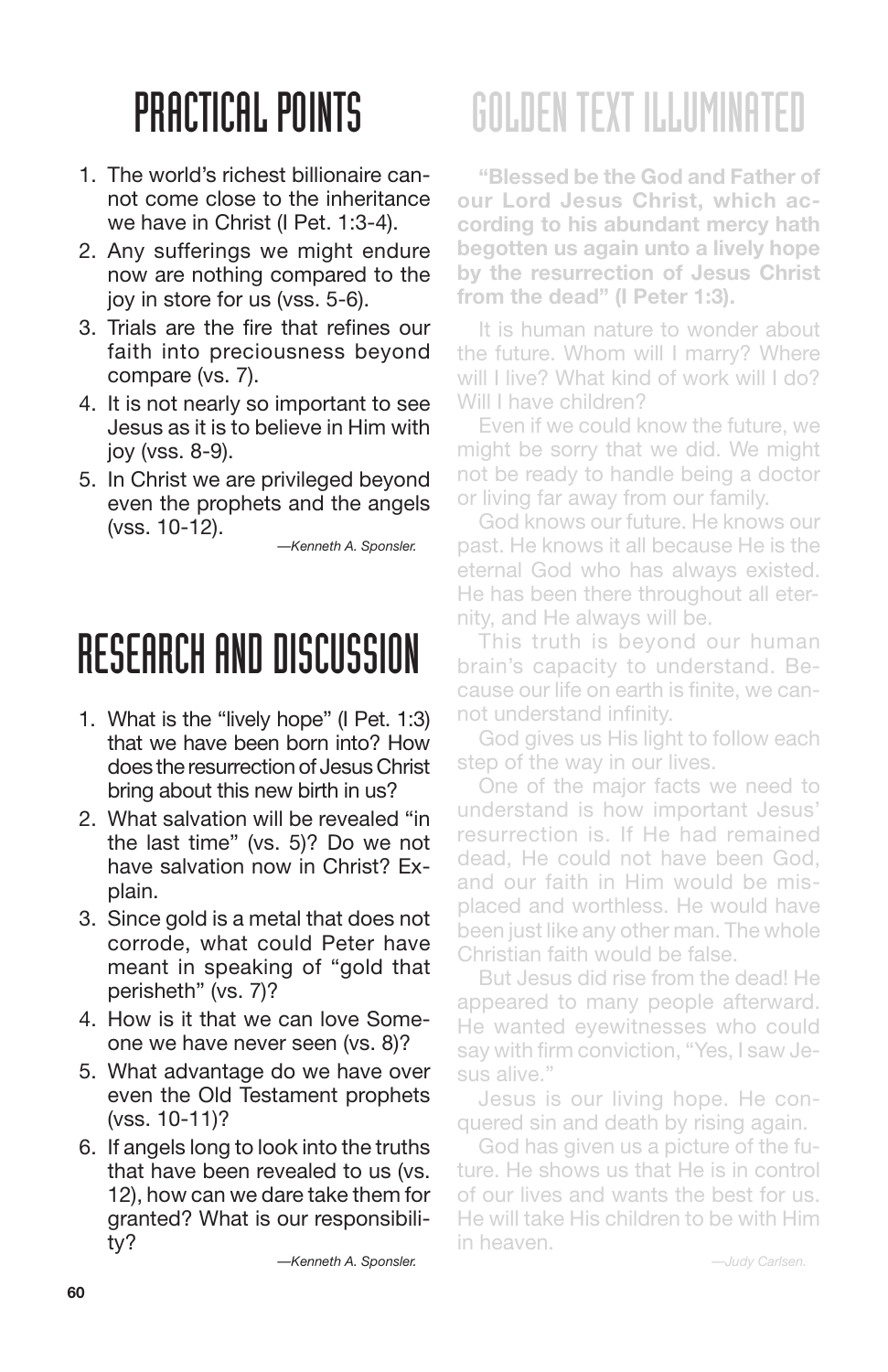- 1. We should never complain that the Christian life is too hard; we have been given all we need to live it gloriously (II Pet. 1:3).
- 2. God has given us His nature; we must live it out in practice (vss. 4- 7).
- 3. To neglect the qualities of the Spirit that we have been given is to inexcusably rob ourselves (vss. 8-9).
- 4. Living daily in God's power brings assurance that we are really His (vss. 10-11).
- 5. We will never outgrow the need for reminders of the truth (vss. 12-14). *—Kenneth A. Sponsler.*

#### RESEARCH AND DISCUSSION

- 1. How do God's promises make us partakers of His nature (II Pet. 1:4)? What is our part in this relationship?
- 2. How do we add to our lives virtues that can be received only from God (vss. 5-6)?
- 3. Why does love stand last in Peter's list while it is first in Paul's (II Pet. 1:7; cf. I Cor. 13:13)? Is there any discrepancy here? Why, or why not?
- 4. What is the spiritual condition of a person who has forgotten that he has been cleansed from past sins (II Pet. 1:9)?
- 5. How is it possible to make our "calling and election sure" (vs. 10)? Is that within human capacity? Explain.
- 6. What can we do to refresh each other's memory of the truths we have received (vs. 13)?

*—Kenneth A. Sponsler.*

# GOLDENTEXT ILLUMINATED

**"His divine power hath given unto us all things that pertain unto life and godliness, through the knowledge of him that hath called us to glory and virtue" (II Peter 1:3).**

The motto Be Prepared is a good one to follow. It takes planning and preparation to do most worthwhile tasks.

Consider a camping trip. A family will need a tent or trailer in which to sleep, sleeping bags, clothing, food, an ice chest, lantern, stove, first-aid kit, and so forth. There are lots of details to consider in order to be ready for the trip.

This week's passage tells of Christian virtues God has given His people so that they will be equipped to live holy lives. In fact, our verse says God has given us all we need. By knowing Him and believing His promises to us, we have escaped the world's clutches of bondage to sin.

Peter's list of holy qualities reads similarly to the fruit of the Spirit that Paul wrote about in Galatians 5. These qualities are essentially God's character living through His children.

As we grow in our knowledge of Christ and learn to love Him more, we will be prepared to live the kind of godly life that pleases Him.

The immature believer tries to live a godly life without the Holy Spirit's power. He just tries hard in his own strength. He has forgotten that he is free from the bondage of sin and its power.

Christians need to be diligent, watchful, prayerful, and prepared for Satan's fiery darts. Too often we forget we are at war with Satan.

Paul wrote in Ephesians about the armor of God that Christians need to wear every day. We need to put on these pieces of armor, which really stand for God's character living within us.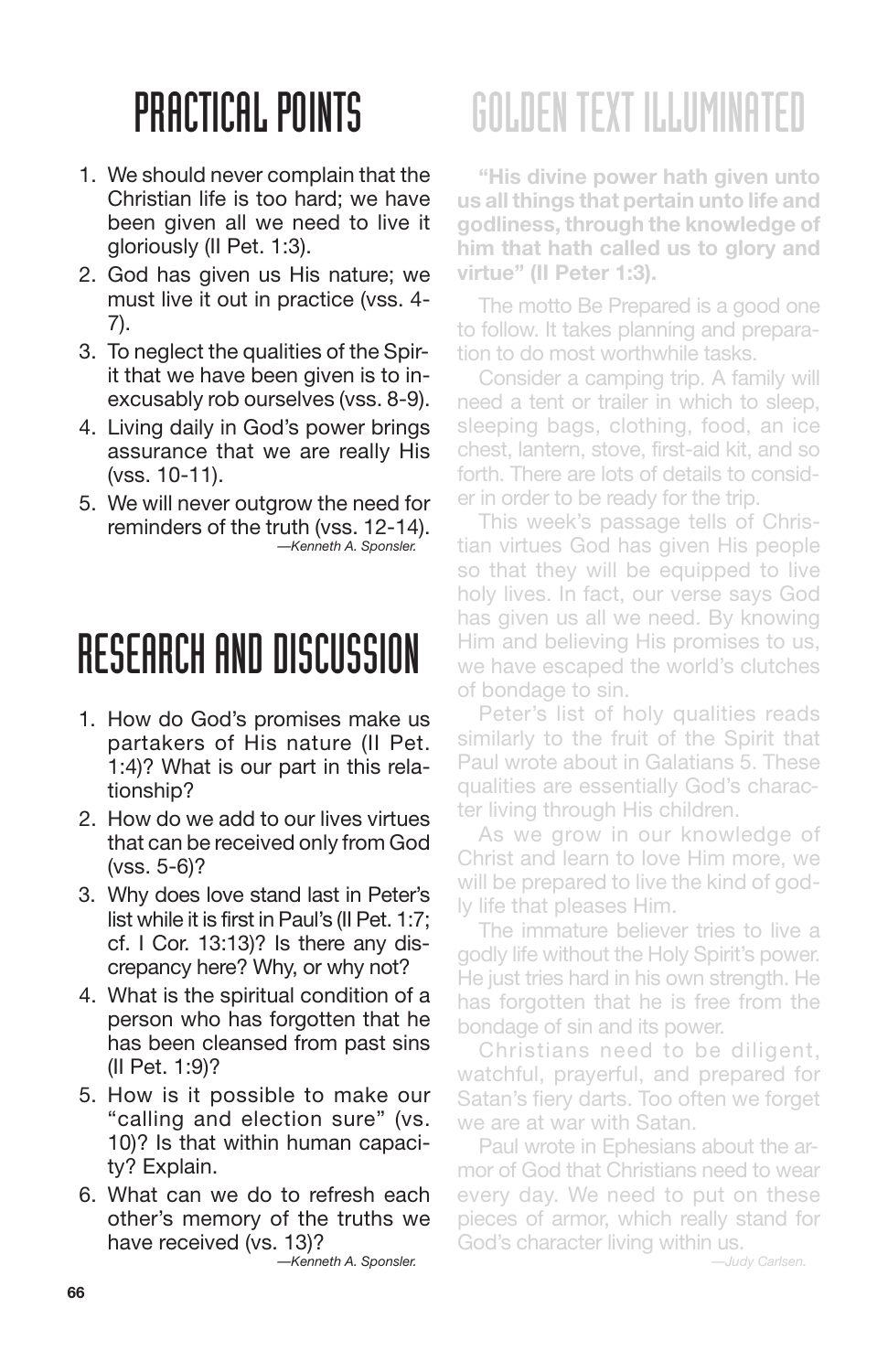- 1. Suffering has the signal benefit of greatly weakening the hold of sin over those who endure it (I Pet.  $4.1 - 2)$
- 2. Those caught in the grip of sin cannot understand why anyone would want to avoid it (vss. 3-4).
- 3. Judgment holds terror for sinners but life for those who have been rescued from it (vss. 5-6).
- 4. Prayer, love, and hospitality should mark our lives in the world (vss. 7- 9).
- 5. Spiritual gifts must be used in service to others and for the glory of God (vss. 10-11).

*—Kenneth A. Sponsler.*

### RESEARCH AND DISCUSSION

- 1. If, as I Peter 4:1 says, a person who has suffered "hath ceased from sin," should we seek out suffering? How could this verse be misused?
- 2. Why do unbelievers not see the value in being set free from sin and, instead, heap abuse on those who have been (vs. 4)?
- 3. In what way was the gospel preached to the dead (vs. 6)? Does this imply that everybody gets a second opportunity after death? Why or why not?
- 4. In what way does love cover a multitude of sins (vs. 8)? In what way do we want to avoid misusing this truth?
- 5. What are some practical ways to make sure we use our spiritual gifts to serve others rather than call attention to ourselves (vs. 10)? *—Kenneth A. Sponsler.*

# GOLDENTEXT ILLUMINATED

**"As every man hath received the gift, even so minister the same one to another, as good stewards of the manifold grace of God" (I Peter 4:10).**

On Jesus' last night before His death, He did something that amazed His disciples. Jesus served them by washing their feet. This job was a servant's chore. After all, who would want to clean off dusty, smelly feet?

Jesus performed this lowly act because He wanted to prove a point. He wanted to give His example of what true service means. Rather than lord Himself over them—as He had every right to do—Jesus knelt down and cared for each one in a humble, loving, tangible way.

Peter was the one who protested Jesus' service that evening. He considered it beneath Jesus and said so. Jesus' response that Peter needed to allow Him to minister in this way or he would have no part with Him completely changed Peter's attitude. He then asked Jesus to wash his whole body. No halfway following for Peter! He wanted to be in all the way!

When Peter wrote this week's passage, it is possible that he thought back to that amazing night. Jesus had given a shining example of what it means to be a servant.

Jesus suffered as a servant, and we as His followers will also. Those who are not saved will think Christians are strange.

Christians should live as Christ did, serving each other by using the spiritual gifts He has given us. Whatever those gifts may be, we are to minister to one another as good stewards.

In serving each other as Christian brothers and sisters, we glorify our Heavenly Father. We honor and magnify Him before the world.